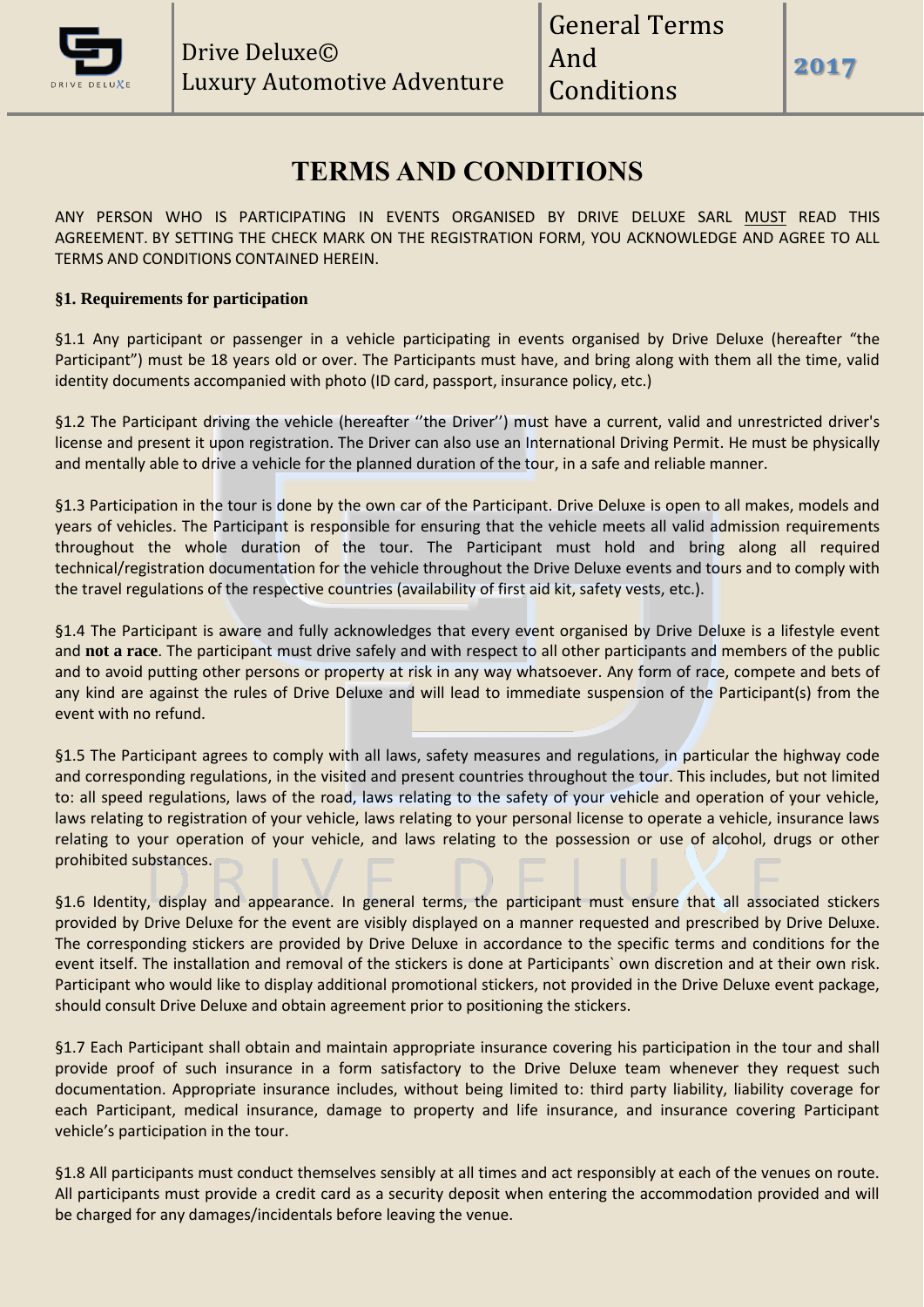

§1.8 Teams. The number of participants per vehicle is specified under the specific terms and conditions for each event. In general, unless indicated otherwise, a team is composed by 2 persons in one vehicle. The presence and participation of more than 2 people in 1 vehicle is subject to prior communication to and obtaining approval from the Organiser. Upon availability, the participation of more than 2 people in one vehicle could be approved by the Organiser and the additional cost will be communicated to the participants.

§1.9 For each event the Participant must respect the general and the event specific terms and conditions. Throughout the whole duration of the events organised by Drive Deluxe, the Participant must comply with the generic and the specific to the event terms and conditions. Drive Deluxe reserves the right to prohibit you from participating further in the tour for any single violation of the terms specified in this contract, with no refund.

# **2. The package**

§2.1 The participation fee is for the provision of services to the participants of the tour (here after the "package"). The content of the Package is specified in the Specific terms and conditions for the event.

§2.2 Attendance. During the events organised by Drive Deluxe, the participants are invited to participate in different activities specified in the Specific terms and conditions for the event. Participants are invited and not required to attend at any of these activities, this is purely the choice of each participant. The events are designed for the participants to share their experiences, enjoy the atmosphere and the local 'cuisine'. To attend the events the participant must bring a valid ID card or passport. Whenever the location of the event requires a specific dress code, the participant must respect it.

§2.4 Unless otherwise indicated, the participation fee does not include the following services:

- Vehicle related cost for participating in the event. This includes the following not exhaustive list of costs for: fuel, tolls, parking fees (except in the hotels), penalties for traffic infringements, vehicle maintenance, etc.

- Personal related cost: all costs not explicitly stated in the specific terms and conditions for the event are not payable by Drive Deluxe. This includes the following not exhaustive list of costs for: taxies, public transport, upgrade of hotel rooms, intentional or unintentional damage of property, used hotel services, food and drinks (except the ones stated in specific terms and conditions for the event)

Any of these expenses is the sole responsibility of the Participant and any unpaid charges will be invoiced by the event organisers and payable within seven days.

# **3. Registration and participation fee**

§3.1 Rules and amounts. The terms for registration and participation fees are specified in the Specific terms and conditions for the event.

§3.2 Registration fee. The registration fee is a payable by the Participant as a % of the total price of the event, which reserves the place of the Participant for the specific event until a certain date, in accordance to the Specific terms and conditions for the event.

§3.3 The participation fee is the total cost of the event payable in accordance to the Specific terms and conditions of the event. Participation fee is the guarantee for participation of the Team in the event. The amount is payable upon receiving the invoice to the account of Drive Deluxe, with the account information stated in the invoice. This information is sent to all participants via email once the registration is complete.

### **4. Cancelation**

§4.1 Before the tour starts, the Participant can cancel his participation by requesting termination of the current contract. The cancelation policy and rules are outlined in the Specific terms and conditions for the event.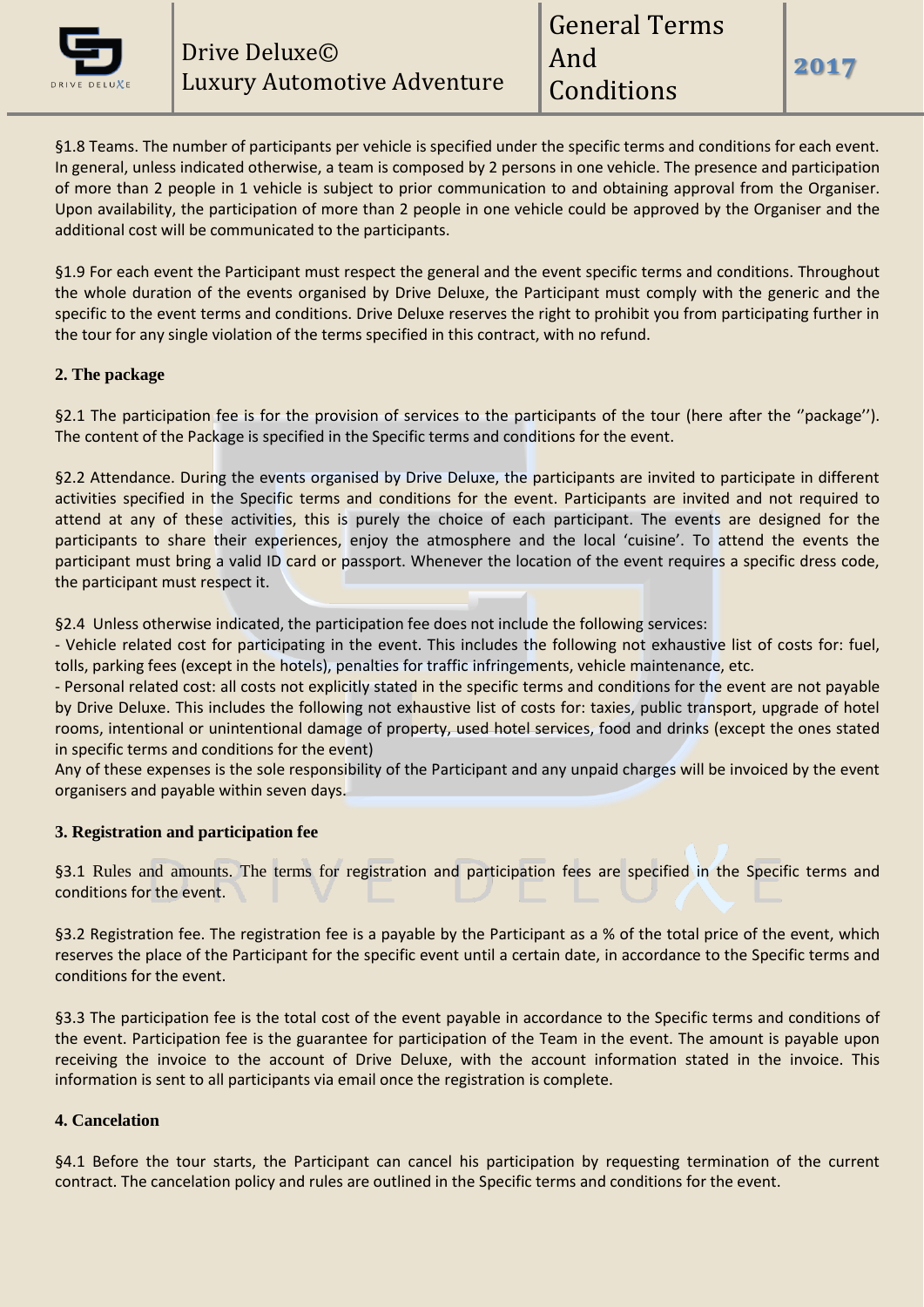

§4.2 Drive Deluxe also reserves the right to cancel the event or change the route at any time for any reason whatsoever. In case of the cancellation of the event due to, but not limited to, the below mentioned force majeure situations, or the refusal to allow participants to participate for not complying with the terms and conditions contained herein, no refunds of the entry fee will be made.

# **5. Risks Associated with Participation and assumption of the risks**

§5.1 Each Participant must acknowledge and realize that participation in the event is potentially dangerous and that there are numerous risks associated with participation. Such risks and dangers include, but are not limited to, traffic accidents, collisions with pedestrians, vehicles, other participants, and/or fixed or moving objects, and the negligence of other participants. Further, Participant fully understands and realizes that participation in the event may result in serious bodily injury and/or death to Participant, or others. Participant further realizes and understands that the route of the event will require driving on public roadways upon which the hazards of traveling are to be expected. Further, Participant realizes that participation in the Tour will require strenuous physical exertion as participants will be required to tour for very long periods of time, including the risk of driving through inclement weather.

§5.2 With full knowledge and understanding of the risks associated with participation in the Tour, Participant enters the Tour voluntarily and fully accepts and assumes every such risk for loss, damage, or injury (including death).

# **6. Warranty / Liability**

§ 6.1 The contractual liability of Drive Deluxe for compensation for damages, which are not physical injuries, is limited to the total amount of three times the participation fee. This applies if the damage of the participant was caused neither intentionally nor by gross negligence by Drive Deluxe. This limitation of liability applies to damages that are not personal injuries, also in relation to persons whose fault is attributable to Drive Deluxe.

§6.2 The journeys between the destination points of the Drive Deluxe are responsibly carried out by the participants. Drive Deluxe is in no way responsible for the vehicle of the participant, in particular for loss through accident or theft, the compliance with all legal requirements as well as approval of the traffic rules.

§6.3 Damage. If any participant causes any damage to property during the course of the rally, the personal data will be handed over to the Police as the responsible party in accordance to the Privacy Policy by Drive Deluxe.

§6.4 Drive Deluxe SARL and its personnel shall not be liable and will accept no responsibility to any Participant for the consequences of a Participant's actions or omissions in participating in the tour, including but not limited to: being cited, charged, prosecuted, or prohibited from participation arising from the improper conduct of a Participant at any location, stop, facility, establishment, public road, or any other place a Participant in present during the event.

§6.5 Drive Deluxe SARL accepts no responsibility for the consequences of you being refused entrance or exit into or out of any country or city during the event including any cost incurred. This is solely the participant's responsibility, and in particular any additional costs incurred are solely the participant`s responsibility.

§6.6 Drive Deluxe SARL and its personnel cannot be held responsible if it cannot fulfil its service or obligations due to force majeure or any other unforeseen event. This includes, but is not limited to, fire, epidemic diseases, earthquake, tsunami, cyclone, aridity, airstrike, flooding, war, civil rioting, terrorist attacks or unexpected intervention from authorities. Cancellation of the event or the remainder of the event due hereto will not be subject to any refund.

§6.7 Drive Deluxe SARL and its personnel cannot be held responsible by any means for any private arrangements done between the participants of the event.

# **7. Intellectual Property Protection**

By signing this contract the participant recognizes the rights of Drive Deluxe in the development of the concept and execution of the event. He committed himself **not** to fund, organise or invest in any similar event.